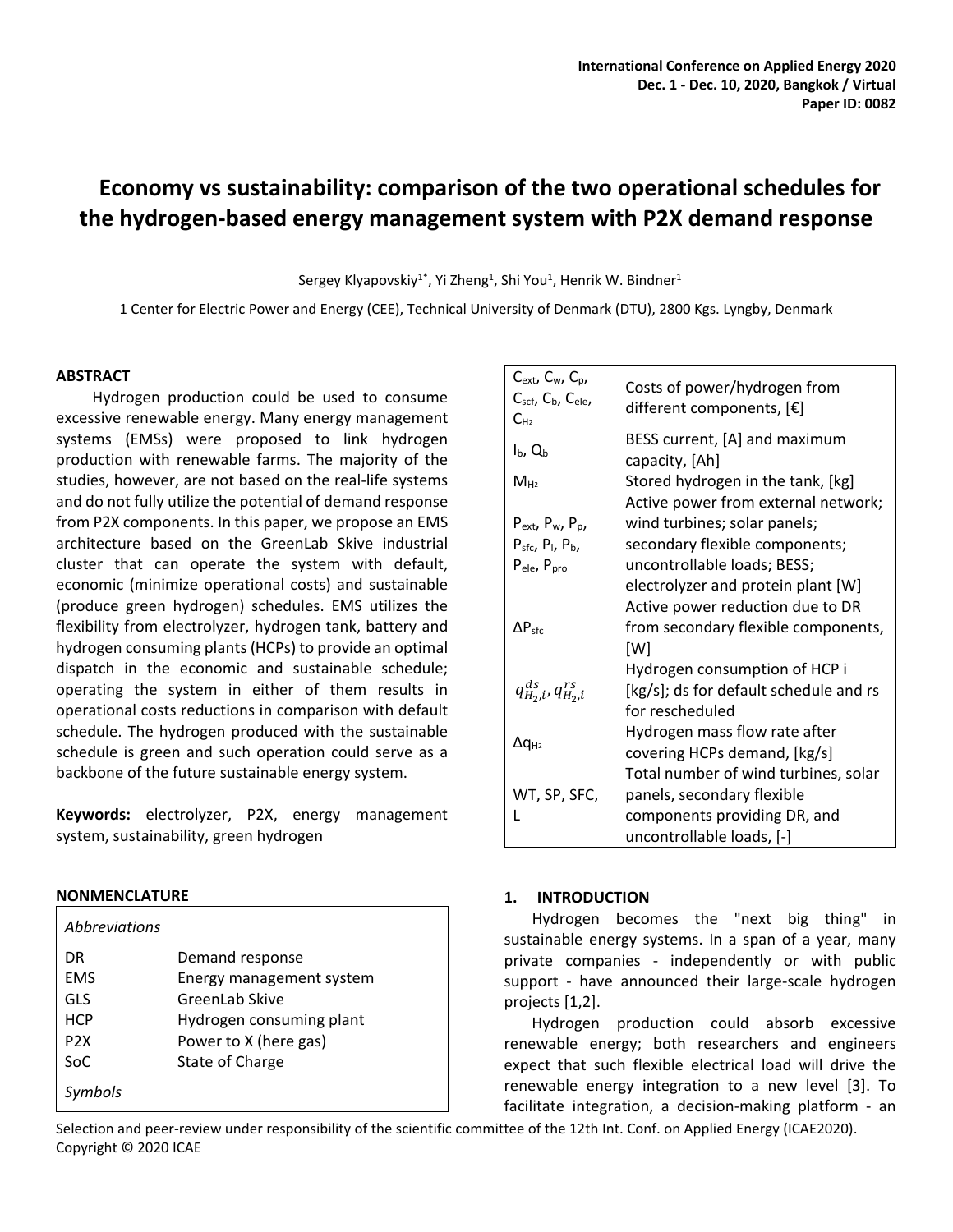EMS handling energy and information flows and issuing commands to different system components - is needed. Many studies describe various hydrogen-based EMSs [4,5]. However, only a few of them are based on real-life industrial systems with hydrogen and they do not take advantage of the DR from the P2X components. In addition to that, there is a need for more research regarding how the potential green hydrogen production – made entirely by renewable energy – will affect the system's overall costs compared to the system following default (conventional) or economic schedules. This difference could, in the future, lay on the customers' shoulders, if the energy system continues on the path for sustainability.

Based on the identified gaps, the main contributions of this paper are as follows:

- We proposed EMS architecture and formulated optimization problem that are based on the reallife system of GLS - referred by some as the first green industrial business park [6];
- We included P2X DR from HCPs present at GLS to enhance the flexibility potential of the system;
- We demonstrated the benefits the system gets from following either economic or sustainable schedule and compared them between each other and with the default schedule operation.

# **2. ENERGY MANAGEMENT SYSTEM**

### *2.1 GreenLab Skive industrial cluster*

GLS is an industrial park that utilizes the idea of industrial symbiosis [7], where residual resources from one plant are utilized at another.

There are seven industrial plants located at GLS producing: oil from pyrolysis, methanol, compressed hydrogen, hydrogen, methane from biogas, recycled waste, and marine protein for livestock. The first three plants require hydrogen as either primary or additional resource. All of the plants need electricity as input; some also require natural gas for heating or producing steam. Therefore, three energy streams are present at GLS: electricity, heat and hydrogen, and their synergies can create operational flexibility for the system. In here, we focused on electricity and hydrogen streams.

The source of the electricity stream at GLS is a renewable farm, comprising of 13 wind turbines and a large number of solar panels capable of producing at peak 54 and 27 MW, respectively. The renewable farm output cannot be controlled or curtailed, and if the power was not consumed locally, it is sold upstream to

an external network. The power could also be bought from there, in case of insufficient local renewable generation production. To buffer the intermittent renewable energy from the renewable farm a large-scale BESS with energy capacity of 1,6 MWh is installed at GLS.

The source of the hydrogen stream at GLS is an electrolyzer plant, where the water is decomposed by electrical current. Electrolyzer plant consists of multiple electrolyzer units with combined power consumption of 12 MW. Produced hydrogen is then stored in the hydrogen storage tank from where it is taken by HCPs. Hydrogen tank at GLS is presently being constructed and its actual capacity is unknown. We assumed the tank to be able to store 6 t (6000 kg) of hydrogen, so that it can supply 2 days of hydrogen demand.

#### *2.2 Energy management system*

### 2.2.1 Components



Fig 1 Proposed EMS architecture

Fig 1 shows proposed EMS architecture that encompasses all the components described in section 2.1. We grouped components into five categories based on the similarities in their behavior, operational characteristics and flexibility potential: renewable farm; external network; uncontrollable electrical loads; primary and secondary flexible components. The first two categories are electricity suppliers for GLS, the latter three are comprised of the electrical loads and energy storage units.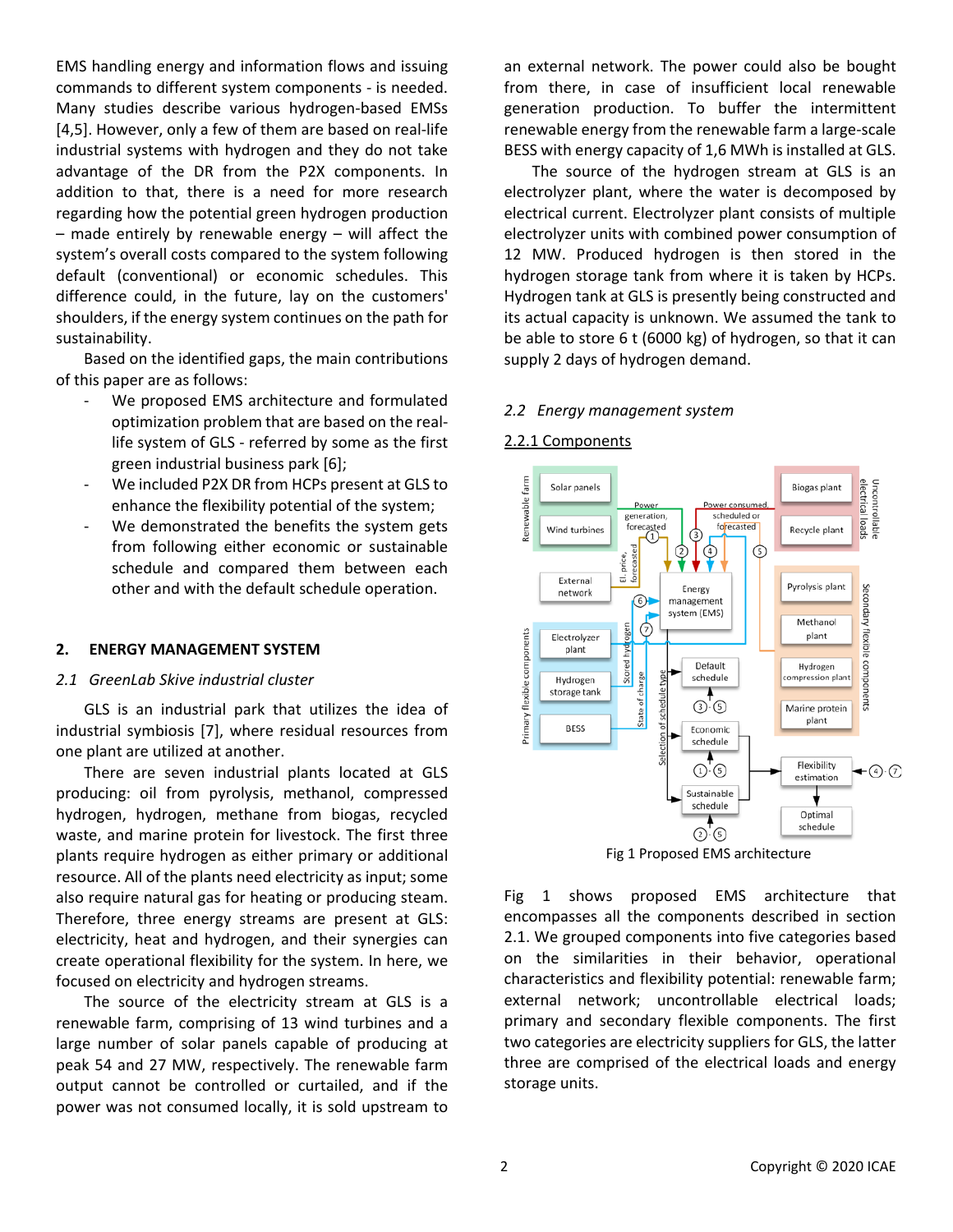Biogas and recycle plants at GLS have nearly continuous operation at maximum power demand making them impossible to provide any form of flexibility to the system. Therefore, they are treated as uncontrollable electrical loads by an EMS.

Flexibility, understood here as an ability of the system components to change its energy consumption behavior, is provided by the primary and secondary flexible components. While the primary flexible components can provide flexibility to the system directly, the secondary flexible components allow to increase the flexibility from the primary ones. Primary flexible components are an electrolyzer plant, hydrogen storage tank and BESS. HCPs and marine protein plant providing P2X DR and conventional DR respectively, are the secondary flexible components; increase or decrease in HCPs' hydrogen consumption rates will affect how much extra hydrogen could be produced by an electrolyzer plant and stored in the hydrogen storage tank. Table 1 shows the information about operational characteristics of the plants that act as primary and secondary flexible components.

> Table 1 Operational characteristics of the primary and secondary flexible components at GLS

| <b>Flexible component</b>  | <b>Working</b><br>hours | Default schedule hourly<br>consumption |     |  |  |  |
|----------------------------|-------------------------|----------------------------------------|-----|--|--|--|
|                            |                         | Electricity, [MW] Hydrogen, [kg]       |     |  |  |  |
| Electrolyzer plant         | 24                      | 12,00                                  | 331 |  |  |  |
| Pyrolysis plant            | 24                      | 0,98                                   | 21  |  |  |  |
| <b>Methanol plant</b>      | 24                      | 0,70                                   | 60  |  |  |  |
| Hydrogen compression plant | 8                       | 0.15                                   | 250 |  |  |  |
| Marine protein plant       | 24                      | 0.80                                   |     |  |  |  |

# 2.2.2 Functionality

Proposed EMS has following functionalities: dayahead forecasting of renewable farm energy generation, industrial plants' power demand, and electricity market prices from external network; estimation of the system's flexibility potential; and optimal dispatch of primary and secondary flexible components. The paper focuses on the latter two functionalities, which are described below.

# 2.2.3 Operation

It is assumed that each industrial plant has its own day-ahead operational schedule based on its working shifts (8, 16 or 24 hours) and production goal. The main purpose of the EMS is to optimize all these schedules based on the common schedule type selected by the EMS operator. Three schedule types are proposed in this paper: default, economic and sustainable.

As a first step, EMS collects inputs from all the components indicated by colored arrows with circled numbers. Some of the inputs could only be forecasted (renewable farm, external network), while others could be received as day-ahead production schedules (industrial plants) or real-time values from sensors (energy storages).

Different inputs are needed by different schedules. For the default schedule inputs from 3 to 5 are used: EMS has to satisfy industrial plants power demands without optimizing them. In default schedule both hydrogen storage tank and BESS are kept for backup and charged to a certain level, but not active used. Economic and sustainable schedules utilize more inputs collected by EMS; if either of these schedule type was selected, an EMS will estimate the flexibility potential in the system by checking inputs from primary and secondary flexible components. After that an EMS will make the optimal schedule of the selected type – a collection of optimized schedules for each component – and ensure that all constraints are satisfied.

The details about how EMS optimizes individual production schedules for economic and sustainable schedule are given in the next section.

# **3. PROBLEM FORMULATION**

# *3.1 Economic schedule*

Economic schedule is achieved by setting an objective function to minimize system's operational cost shown in Eq 1, represented as costs of energy bought from external network and renewable farm, the energy increase/reduction provided by DR from secondary flexible components and the amount of hydrogen taken from the tank.

Here the cost of extracting hydrogen from the tank is calculated based on the average production cost of the hydrogen of the day it was stored in the tank. If the tank was charged at the day with low energy prices, it might be better to use that hydrogen than starting electrolyzer plant at certain hours. The cost of DR by itself is set to zero, because it is assumed that all flexible components provide it for the overall system's benefit. However, if the new operational schedule will cost more due to the higher energy prices, the difference between default and economic schedules should be paid out. The hydrogen compression plant consumes hydrogen by funneling it to its two trailers. If economic schedule proposes to do that at out-of-normal working hours, an extra cost is added to DR from that plant.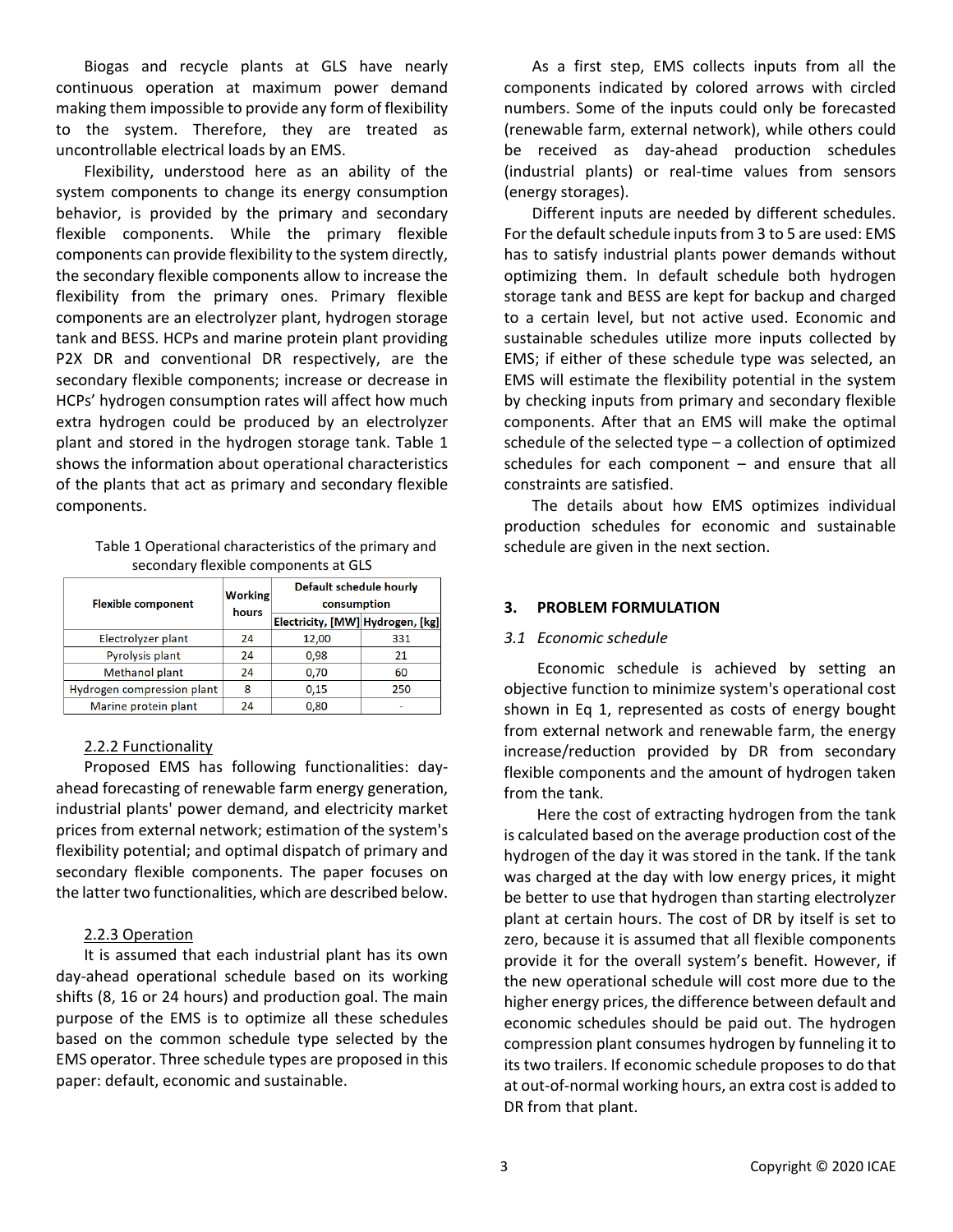Following the economic objective function an EMS will optimize the day-ahead operational schedules of the primary and secondary flexible components to consume maximum power in the periods, when the electricity costs – either from external network or from renewable farm – are the lowest.

$$
\min \sum_{t=1}^{T} \left( P_{ext,t} C_{ext,t} + \left( \sum_{w}^{WT} P_{w,t} C_{w,t} + \sum_{s}^{SP} P_{s,t} C_{s,t} \right) + \sum_{sfc}^{SFC} \Delta P_{sfc,t} C_{sfc,t} + \left( M_{H_2,t} - M_{H_2,t+1} \right) C_{H_2} \right)
$$
\n(1)

Objective function in Eq 1 is subject to constraints regarding energy balance (Eq 2), BESS SoC (Eq 3-5), hydrogen storage tank (Eq 6-8), marine protein plant (Eq 9), and HCPs (Eq 10).

The energy balance constraint is shown in Eq 2:

$$
P_{ext,t} - P_{b,t} - P_{ele,t} + \sum_{w}^{WT} P_{w,t} + \sum_{s}^{SP} P_{s,t} + \sum_{t}^{L} P_{t,t} + \sum_{s}^{SFC} P_{s,t} = 0, \forall t
$$
 (2)

When BESS is charging,  $P_{b,t}$  (and  $I_{b,t}$ ) is positive. BESS SoC in Eq 3 is constrained by physical properties of the component and changes when BESS is charged or discharged [8].

$$
SoC_t = SoC_{t-1} + \frac{\int_{t-1}^t I_b dt}{Q_b}, \forall t
$$
\n(3)

$$
SoC_0 = SoC_{initial} \tag{4}
$$

$$
SoC_{\min} \leq SoC_t \leq SoC_{\max}, \forall t
$$
 (5)

The amount of hydrogen stored in the tank  $M_{H_2}$  is calculated as in [9]:

$$
M_{H_2,t} = M_{H_2,t-1} + \int_{t-1}^t \Delta q_{H_2} dt, \forall t
$$
 (6)

$$
M_{H_2,0} = M_{H_2,ini} \tag{7}
$$

$$
M_{H_2,min} \le M_{H_2,t} \le M_{H_2,max} , \forall t \tag{8}
$$

Initial amount of hydrogen stored in the storage tank  $M_{H_2, ini}$  is set to ca 3 t (3000 kg), which corresponds to one day's consumption. Minimum amount in the tank is set to zero to gain more flexibility in the system.

Main condition for provision of conventional and P2X DR at GLS is that the total daily energy demand (either electrical power or hydrogen consumption in case of HCPs) for each plant should be kept constant to support regular operation. These constrains are formulated as:

$$
\sum_{t=1}^{T} P_{pro,t}^{ds} = \sum_{t=1}^{T} P_{pro,t}^{rs}
$$
 (9)

$$
\sum_{t=1}^{T} q_{H_2,i,t}^{ds} = \sum_{t=1}^{T} q_{H_2,i,t}^{rs}, \quad i \in \text{HCPs}
$$
 (10)

To calculate electrical power-to-hydrogen ratio of an electrolyzer plant the logic described in [10, 11] was used.

#### *3.2 Sustainable schedule*

If EMS is set to sustainable schedule, an objective is to produce hydrogen using only locally produced renewable energy. Objective function shown in Eq 11 maximizes total consumed power of electrolyzer, while constraint in Eq 12 restricts electrolyzer operation to only periods with sufficient renewable generation. It should be noted that the constrains in section 3.1 still apply. Similar to economic schedule, the minimum amount of hydrogen in the tank is set to zero, because in some cases when renewable energy is insufficient, the tank has to serve as a source of hydrogen supply. BESS can also be used to power electrolyzer, if it was charged with renewable energy beforehand. DR from secondary flexible components is used to shift their operational schedules so that more renewable energy could be "freed up" for the electrolyzer to use.

$$
max \sum_{t=1}^{T} P_{ele,t}
$$
 (11)

$$
P_{ele,t} \le \max(\sum_{w}^{WT} P_{w,t} + \sum_{s}^{SP} P_{s,t} + P_{b,t} - \sum_{s \in C}^{SFC} P_{sfc,t} - \sum_{l}^{L} P_{l,t}), \forall t
$$
\n(12)

#### **4. RESULTS**

Results of the default (**Def**) and proposed by EMS economic (**Ec**) and sustainable (**Su**) schedules are summarized in Table 2 for four scenarios: **S1** – low renewable generation and low electricity prices; **S2** – low renewables/high prices; **S3** – high renewables/low prices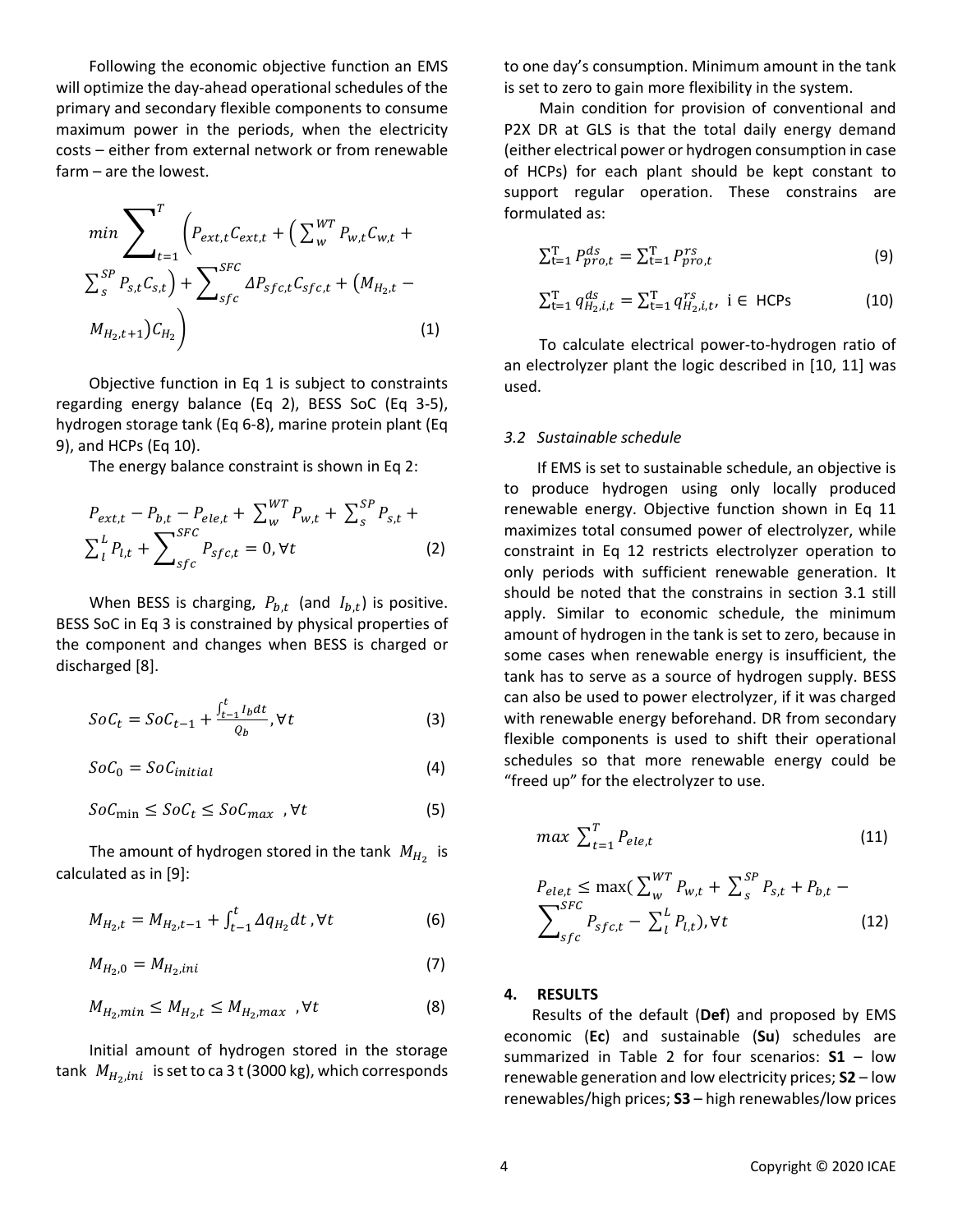Table 2 Results from EMS following different schedules in four scenarios

|                                  | S1    |       |         | S <sub>2</sub> |         |         | S3   |         |       | S4      |          |          |
|----------------------------------|-------|-------|---------|----------------|---------|---------|------|---------|-------|---------|----------|----------|
|                                  | Def   | Ec    | Su      | Def            | Ec      | Su      | Def  | Ec      | Su    | Def     | Ec       | Su       |
| Total hydrogen production, [t]   | 4,20  | 4,32  | 2,00    | 4.20           | 0.94    | 2.00    | 4,20 | 4.32    | 6.80  | 4.20    | 0.94     | 6,80     |
| Share of green hydrogen, [%]     | 50,13 | 39.44 | 100     | 50,13          | 0       | 100     | 100  | 100     | 100   | 100     | 100      | 100      |
| Total cost of hydrogen, [k€]     | 3,23  | 3.15  | 1.20    | 3.94           | 1.13    | 1.20    | 2.53 | 2.60    | 4.10  | 2.53    | 0.57     | 4,10     |
| Average cost of hydrogen, [€/kg] | 0.77  | 0.73  | 0.60    | 0.94           | 1.20    | 0.60    | 0.60 | 0.60    | 0.60  | 0.60    | 0.60     | 0.60     |
| Change in hydrogen tank, [t]     | 0     | 0.40  | $-1.86$ | 0              | $-2.98$ | $-1.86$ | 0    | 0.40    | 2.93  | 0       | $-2.91$  | 2.93     |
| Total operational costs, [k€]    | 12.09 | 6,99  | 7.50    | 14,76          | 7,57    | 8.01    | 0.02 | $-5,08$ | -4,86 | $-6,85$ | $-14,04$ | $-12.16$ |

and **S4** – high renewables/high prices. Scenarios are built using weather and electricity price data from [12, 13]. Final results are obtained using mixed-integer linear programming with coin-or-branch and cut solver to optimize Eq 1 and 11.

Switching EMS from providing default schedule to either economic or sustainable schedules results in reducing system's total operational costs. When they are negative – system receives extra profits by selling renewable energy to the external network. For each scenario economic schedule provides the lowest operational costs (highlighted in light blue in Table 2).

In every schedule, some amount of green hydrogen is produced, however in sustainable schedule its share is always 100% (green color in Table 2). During days with insufficient renewable generation, hydrogen from the storage tank is used to cover the rest of the HCPs demand (S1-S2) – indicated by the negative value of the change in hydrogen tank. Hydrogen storage tank would be recharged in days like S3-S4 (positive value).

When switching from economic to sustainable schedule in S1 and S2 the total operational costs would increase by ca 7,3% and 5,8% respectively. For S3 and S4, 100% green hydrogen is already produced by following an economic schedule and therefore no extra cost is incurred. However, this is only possible if the hydrogen tank was previously charged with green hydrogen, as the system in economic schedule might not produce enough hydrogen to cover its daily demand. Therefore, in some days like S3 and S4, EMS will operate the system in sustainable schedule to be able to charge the hydrogen storage tank. The total operational costs from choosing sustainable schedule over economic one in S3 and S4 would increase by ca 4,2% and 13,4% respectively.

Fig 2 shows an example of how electrolyzer plant would be operated according to default, economic and sustainable day-ahead schedules in S3. It could be seen that with high amount of renewable generation electrolyzer plant run continuously on full power in sustainable schedule as opposed to the middlemaximum-middle power operation in default schedule and maximum-minimum power in economic schedule. In



Fig 2 Electrolyzer plant operation in Def, Ec and Su schedule



Fig 3 BESS and protein plant operation in Def and Su schedule



Fig 4 Pyrolysis, methanol and hydrogen compression plants operation in Def and Su schedule

Fig 3-4 the day-ahead operations of BESS and marine protein plants, and HCPS are presented in default and sustainable schedules to illustrate, when and how DR